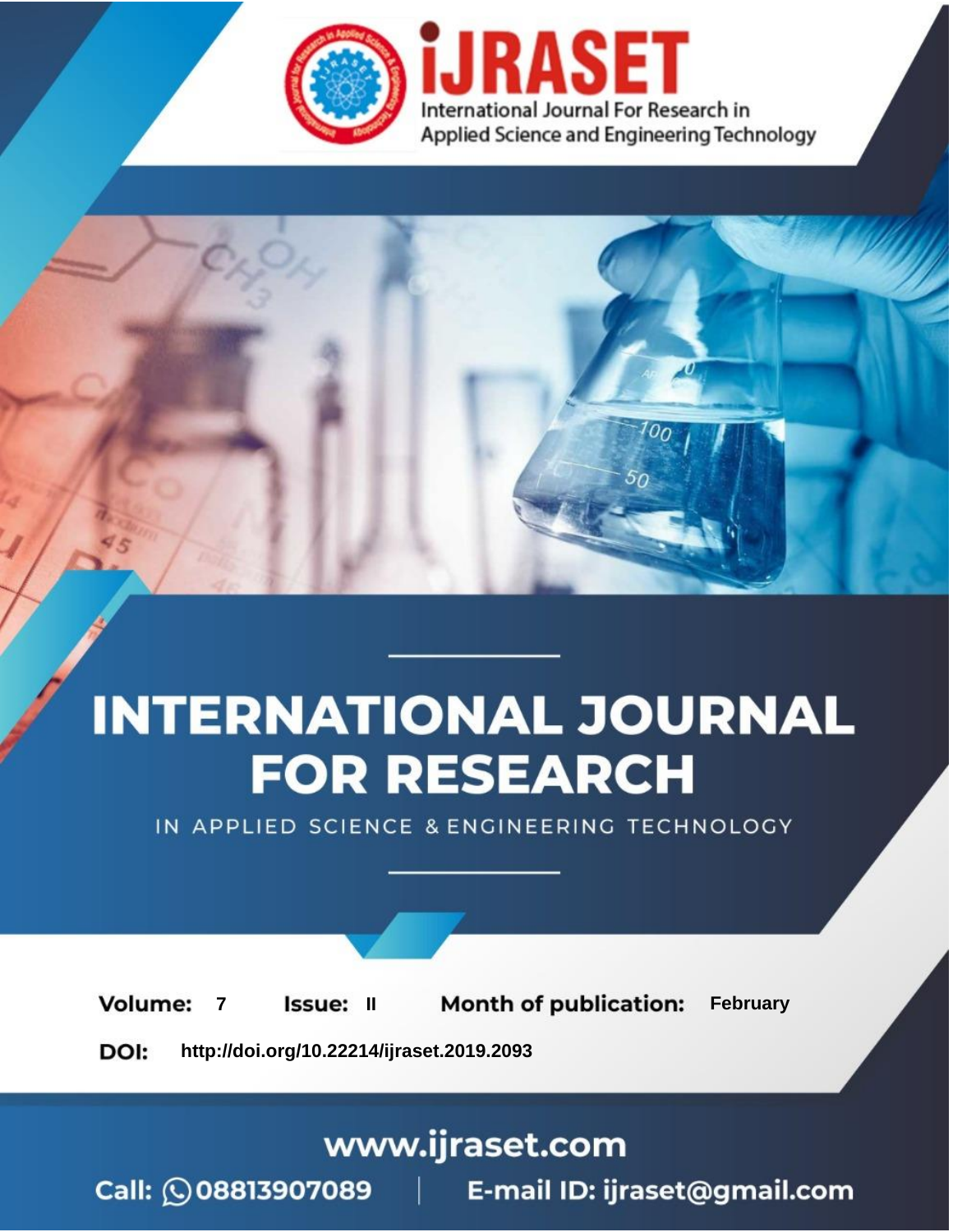

### **VLSI based System for Predicting Ventricular Arrhythmia**

Mayuri M. Salunke<sup>1</sup>, Dr. R. R. Dube<sup>2</sup>

*<sup>1</sup>Master of Engineering Student, Dept. of Electronics Engineering, W.I.T. Solapur <sup>2</sup>Ph.D. Professor, Dept. of Electronics Engineering, W.I.T. Solapur*

*Abstract: Arrhythmia affects millions of people nowadays. About 80% of deaths are due to ventricular arrhythmias. Arrhythmias may occur at any age but are more common in aging people. Due to this explosive growth of the sudden cardiac death, we should also have jumped on techniques and methods used for alertness and care to avoid the sudden death of the people because of the ventricular arrhythmia. There is a need to develop a dedicated system for accurate ECG analysis and classification in real time to avoid ventricular arrhythmia. This paper gives the different methods or strategies used by the researcher for early detection to avoid the sudden death of the people.*

*Keywords: Ventricular Arrhythmia, VLSI, VERILOG, Xilinx ISE, Real-Time ECG Values, Prediction of Ventricular Arrhythmia.*

#### **I. INTRODUCTION**

An arrhythmia is a group of conditions in which the electrical activity of the heart is irregular or is faster or slower than normal. Ventricular arrhythmia [10][11]] is an abnormal ECG rhythm and is responsible for 75%–85% of sudden deaths [3] in persons with heart problems unless treated within seconds. The reason behind sudden cardiac death is due to ventricular arrhythmias, including ventricular tachycardia (VT) [10][12]or ventricular fibrillation (VF) [10][13].

ECG devices provide real-time monitoring of cardiac activities and prediction systems could alert patients prior to any critical situations. In order to perform detection or prediction the first step is to extract ECG features and define parameters that could generate accurate classification results. ECG features include P, QRS and T wave that could be utilized to define factors and intervals for prediction or detection systems. The normal heartbeat and ECG signal as illustrated in figure 1.



Figure: 1 ECG Signals with Intervals

The normal resting heart rate ranges from 60 to 100 beats per minute for the adults. Ventricular tachycardia (VT) is when the heart rate exceeds 100 beats a minute. This can cause palpitations or a fluttering sensation [11] in the chest or even fainting. If the tachycardia is too fast, the pump function of the heart is slow down and may lead to sudden death.

Arrhythmia can be divided into two main groups: arrhythmias that are occurred in the atria are called atrial arrhythmias [11]. Arrhythmias that are occurs in the ventricles are known as ventricular arrhythmias. Examples of ventricular arrhythmias consists of ventricular tachycardia, ventricular fibrillation (VF) and premature ventricular complexes (PVC)[11]. Between these types of arrhythmias, ventricular fibrillation is considered as a more severe form of arrhythmias, a condition that is resulted from rapid, irregular and unsynchronized contraction of the muscle fibers of the heart and thus resulted in the heart failing to pump blood and causing sudden death to the patient.

There are various methods available for prediction of ventricular arrhythmias using real-time QRS detection. Several algorithms have been reported for the detection and classification of ECG beats.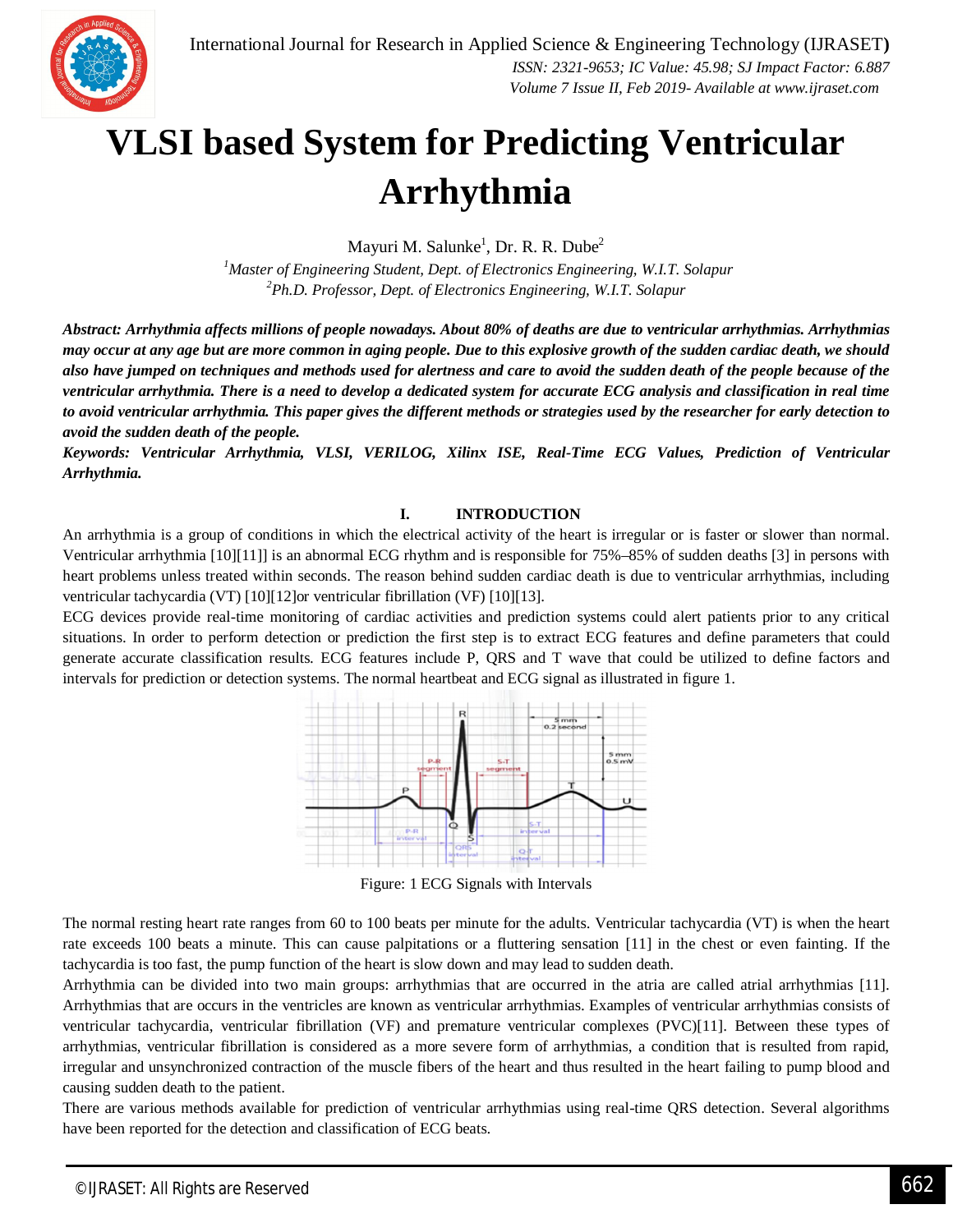International Journal for Research in Applied Science & Engineering Technology (IJRASET**)**



 *ISSN: 2321-9653; IC Value: 45.98; SJ Impact Factor: 6.887 Volume 7 Issue II, Feb 2019- Available at www.ijraset.com*

#### **II. LITERATURE REVIEW**

J. W. Schleifer et al. [1] gives a method for the automatic processing of the electrocardiogram (ECG) for the classification of heartbeats. Five beat classes recommended by ANSI/AAMI EC57:1998 standard, i.e., normal beat, ventricular ectopic beat (VEB), supraventricular ectopic beat (SVEB), the fusion of a normal and a VEB, or unknown beat type are detected.

M.Sangeetha et al.[3] propose a design of ASIC architecture for electrocardiogram (ECG) signal for the prophecy of ventricular arrhythmia. The unique set of ECG feature and an SVM Classifier is used. Real-time adaptive techniques are used for the recognition and the demarcation of the PQRS - T waves which were examined to extract the fiducial points.

C.C. Lin et al.[4] proposed a multi-step linear prediction(MLP) modeling to estimate all of the unpredictable intra-QRS potentials (UIQP) for evaluating the risk of ventricular arrhythmias. The prediction error signal can reflect the variations at slope discontinuities of QRS complex, including onset, offset, sharp R wave and AIQP. The results have also shown that the significant reduction of UIQP in patients with ventricular tachycardia may be new promising evidence of ventricular arrhythmias.

As Electrocardiography (ECG) represents features like QRS complex, P-wave and T-wave that provide critical clinical information for detection and prediction of cardiac diseases. Temesghen Tekeste et al.[5] provides a novel ECG feature extraction which is optimized for ultra-low power applications. The architecture is based on Curve Length Transform (CLT) for the detection of QRS complex and Discrete Wavelet Transform (DWT) for the delineation of TP waves. Features extracted from two consecutive ECG cycles are used to set innovative parameters for VA prediction up to 3 hours before VA onset. Two databases of the heart signal recordings from the American Heart Association (AHA) and the MIT PhysioNet[15] were used as training, test, and validation set to evaluate the performance of the proposed system. VA prediction can be done based on Naïve Bayes based classifier [15].

CLT signal is used to evaluate the thresholds required for the detection of QRS peaks. When CLT is applied to ECG it enhances the QRS complex and relatively suppresses the TP waves [5] as shown in figure 1.



Figure: 2 CLT (left) and DWT on a window (right)[5]

Mohammed Ismail et al.[6] gives first System-on-Chip (SoC) implementation of an ECG-based processor that is capable of predicting ventricular arrhythmia hours before the onset.

Yongwoo Cho, et al.[7] introduce a cardiac telemetry system, based on cellular IoT technology that achieves low latency without compromising the diagnosis quality a system using long-term evolution (LTE) machine type communication (MTC) technology for analysis of the timing aspects for real-time ECG monitoring. A system able to identify and eliminate three major sources of significant nondeterministic delays, largely caused by unnecessary buffers.

M. Trivedi et al.[8] investigate the recurrence of minor ventricular arrhythmias to predict the occurrence of ventricular fibrillation episodes in patients with ICD(Implantable cardioverter defibrillators). By calculating the mean duration and the mean ventricular cycle of the non-sustained ventricular tachyarrhythmias (NST) it is found that VF (ventricular fibrillation)[10][13] patients had a significantly higher incidence of ventricular tachycardia(VT) [10][12]compared to the no-VF patients.

Ventricular tachycardia causes rapid heartbeat as a result of the improper electrical activity of the heart. It is potentially lifethreatening arrhythmia because it can cause low blood pressure and may lead to ventricular fibrillation. Ventricular tachycardia occurs when the fast heart rhythm begins in the ventricle when the contraction is disrupted and electrical signals are sent quickly due to contraction. Instability was analyzed by unstable QT segment in ECG for each subject. ECG is taken from linear and non-linear stability of both ventricular tachycardia and healthy subjects.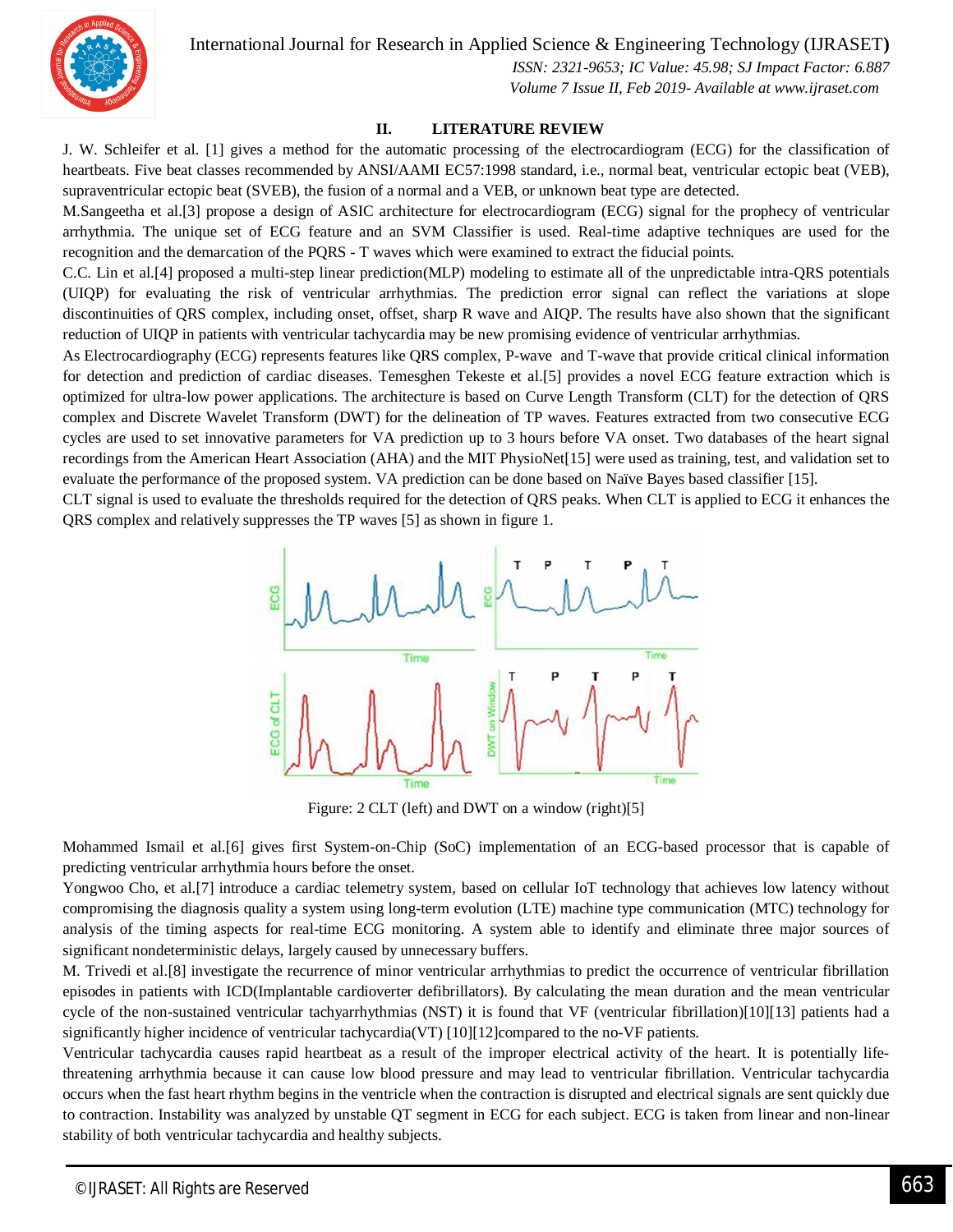

International Journal for Research in Applied Science & Engineering Technology (IJRASET**)**

 *ISSN: 2321-9653; IC Value: 45.98; SJ Impact Factor: 6.887 Volume 7 Issue II, Feb 2019- Available at www.ijraset.com*

S. Vinurajkumar et al.[[10] gives a method for predicting ventricular tachycardia (VT) by analyzing QTI (QT interval) stability from ventricular repolarization variability by using Autoregressive Exogenous (ARX) and Autoregressive Moving Average Exogenous (ARMAX) model in ECG recording.

Mohd Afzan Othman et al.[11] presents a semantic mining approach to an electrocardiograph (ECG) signals so as to extract its significant characteristics (frequency, damping coefficient, an input signal) for prediction of the onset Ventricular arrhythmias. Real data from an MIT-BIH arrhythmia database [5] [12] are used after noise filtration. The semantic algorithm can be used to classify the patients into three groups like normal (N), normal patients (PN) and patients with ventricular arrhythmia (V).

Mr. Vaibhav Umale et al.[14] provide Extreme learning machine (ELM) methods for classification and prediction of cardiac arrhythmia with enhanced performance. This method comes in the Neural Network which is a well-suited algorithm for greater prediction accuracy.

#### **III. EXPERIMENTAL RESULTS**

Temesghen Tekeste et al.[5] used American Heart Association (AHA) and the MIT PhysioNet as training, test and validation sets to analyze the significant difference between ECG signals for normal patients and patients with ventricular arrhythmia. The system is coded in verilog, verified using simulations and emulated in FPGA. Simulation results shown in Fig. 4 gives the results obtained from ECG processing system-on-chip architecture using Naive Bayes classifier. In the top part of the figure automatically detected ECG features are annotated and the bottom part shows the result of a classifier for the distribution of intervals to predict ventricular arrhythmia (VA).



Figure: 4 Automatically Detected ECG Features and Result of Classifier [5]

S.Vinurajkumar et al.[[10] gives a method for Heart rate variability. The PQRST wave is prominently seen for a healthy patients as shown in below figure 5.

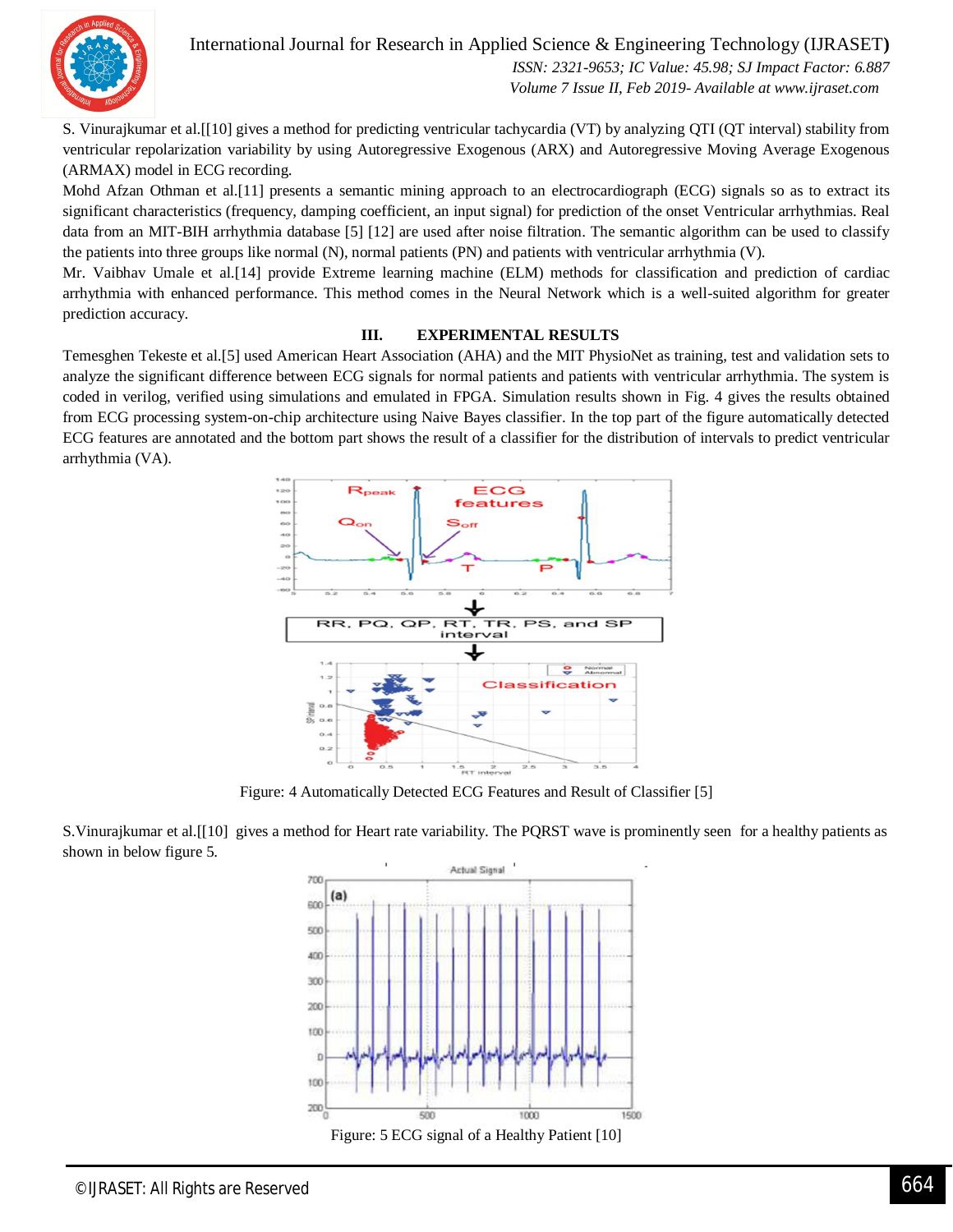

International Journal for Research in Applied Science & Engineering Technology (IJRASET**)**  *ISSN: 2321-9653; IC Value: 45.98; SJ Impact Factor: 6.887 Volume 7 Issue II, Feb 2019- Available at www.ijraset.com*

A clear observation shows that In case of VT patients the QRS complex is clearly visible and T wave seems to be prolonged as shown in figure 6.



#### **IV. CONCLUSION**

Arrhythmias may occur at any age but are more common among older people. Due to this explosive growth of the sudden cardiac death, it is important to the development of a dedicated system for accurate ECG analysis and classification in real time to avoid ventricular arrhythmia.

Several algorithms have been reported for the detection and classification of ECG beats. This paper gives the survey of different methods used by the researcher to predict the ventricular arrhythmias.

#### **REFERENCES**

- [1] J. W. Schleifer and K. Srivathsan, "Ventricular arrhythmias: State of the art," Cardiol. Clin., vol. 31, no. 4, pp. 595–605, 2013.
- [2] Philip de Chazal ; M. O'Dwyer ; R.B. Reilly ,"Automatic classification of heartbeats using ECG morphology and heartbeat interval features", IEEE Transactions on Biomedical Engineering ( Volume: 51 , Issue: 7 , July 2004 ).
- [3] M.Sangeetha, , S.Geetha"An Efficient VLSI Architecture Implementation Based on ECG Classification system",International Journal of Recent Engineering Research and Development (IJRERD).
- [4] C.C. Lin ; W.C. Hu ,"Analysis of unpredictable intra-QRS potentials based on multi-step linear prediction modeling for evaluating the risk of ventricular arrhythmias", 2007 Computers in Cardiology.
- [5] Temesghen Tekeste ; Hani Saleh ; Baker Mohammad ; Ahsan Khandoker ; Mohammed Ismail ,"A biomedical SoC architecture for predicting ventricular arrhythmia", 2016 IEEE International Symposium on Circuits and Systems (ISCAS).
- [6] Mohammed Ismail"A self-powered IoT SoC platform for wearable health care", 2017 IFIP/IEEE International Conference on Very Large Scale Integration (VLSI-SoC).
- [7] Yongwoo Cho, Member, IEEE, Heonshik Shin, Member, IEEE, and Kyungtae Kang, Member, IEEE"Scalable Coding and Prioritized Transmission of ECG for Low-Latency Cardiac Monitoring over Cellular M2M Networks", DOI 10.1109/ACCESS.2018.2795028, IEEE Access.
- [8] M. Triventi ; S. Valsecchi ; M. Landolina ; M. Gasparini ; M. Lunati ; F. Censi ; G. Calcagnini ; P. Bartolini,"Analysis of ventricular arrhythmia episodes in patients at risk for ventricular fibrillation", 2006 Computers in Cardiology.
- [9] Xianming Su ; Zhi Xiaowen ,"Tpeak-end interval/QT interval ratio of ECG predicts sudden cardiac death and malignant Ventricular arrhythmias", 2011 IEEE International Symposium on IT in Medicine and Education.
- [10] S.Vinurajkumar, S.Anandhavelu and S.Sathish"Analysis of Ventricular Tachycardia by Predicting the Qti Instability using Armax Modelling Technique ",International Conference on Communication and Signal Processing, April 6-8, 2017.
- [11] India.Mohd Afzan Othman ; Norlaili Mat Safri ; Rubita Sudirman "Characterization of Ventricular Arrhythmias in Electrocardiogram Signal Using Semantic Mining Algorithm", 2010 Fourth Asia International Conference on Mathematical/Analytical Modelling and Computer Simulation.
- [12] Amit Juneja ; Michael Marefat ,"Patient-specific detection of ventricular tachycardia in remote continuous health devices", 2016 38th Annual International Conference of the IEEE Engineering in Medicine and Biology Society (EMBC).
- [13] P.V. Bayly ; E.E. Johnson ; P.D. Wolf ; W.M. Smith ; R.E. Ideker ,"Predicting patterns of epicardial potentials during ventricular fibrillation", IEEE Transactions on Biomedical Engineering ( Volume: 42 , Issue: 9 , Sept. 1995 ).
- [14] Mr.Vaibhav Umale ,Mr. Shailesh Waghe , Mr.Deepak Bhalerao ,Mrs. Renuka Gound,"Prediction and Classification of cardiac Arrhythmia Using ELM",International Research Journal of Engineering and Technology (IRJET)Volume: 03 Issue: 03 | Mar-2016.
- [15] Dr. K. G. PARTHIBAN , V.S.VIDHYAKUMARI , S.MUTHULAKSHMI , R.ANJALI , G.KEERTHANA"ECG- BASED PROCESSOR FOR PREDICTING VENTRICULAR ARRHYTHMIA"IJASER,2017.